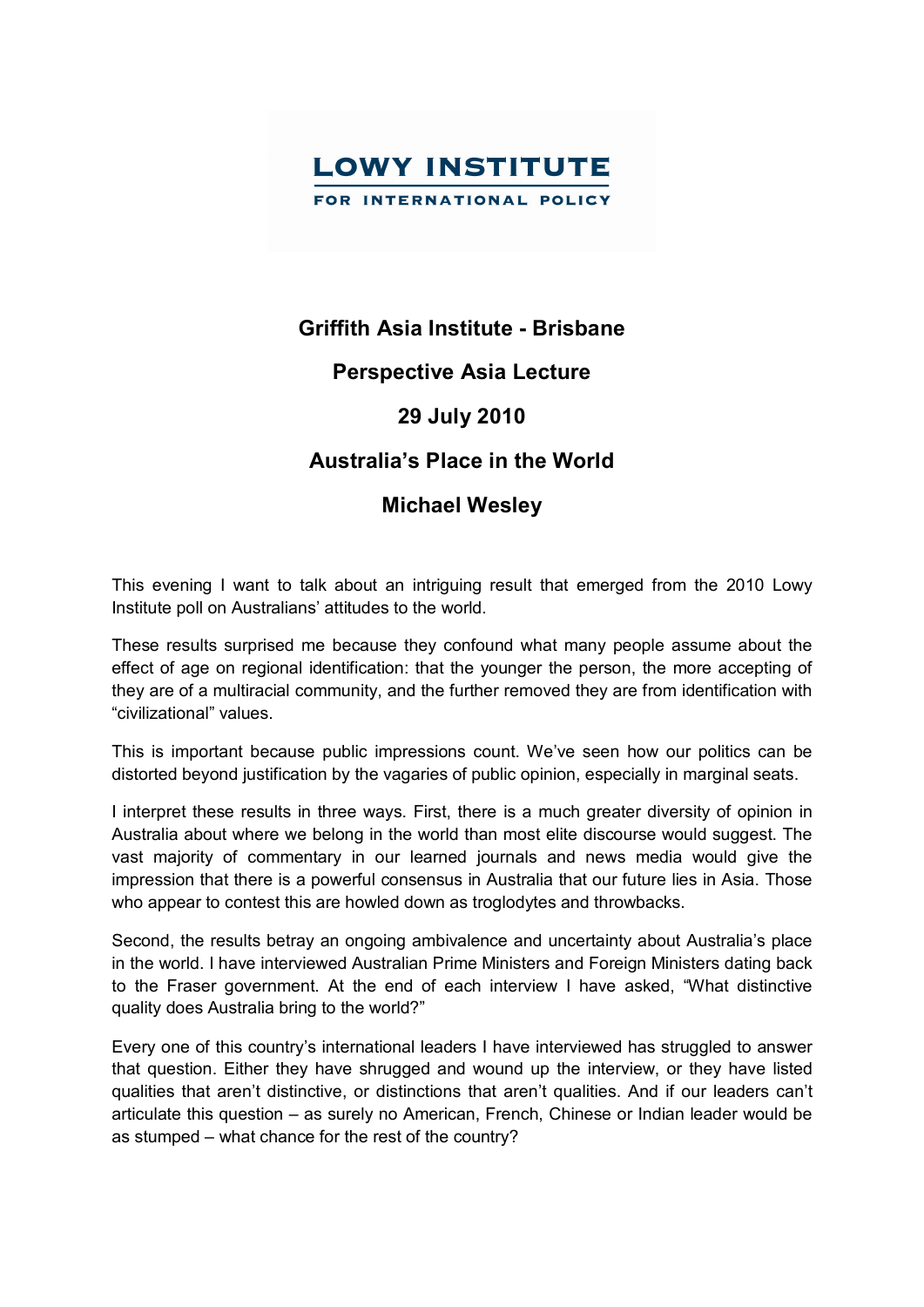Third, the generational differences hold an important clue to the evolution of Australia's identity and to how Australians view their country's place in the world. Karl Mannheim , in a pioneering study into the effects of generations on political opinions, suggested two basic reasons for generational differences: the formative experiences encountered during a generation's political awakening; or each generation's interests and reactions to the current era. In one explanation, if you grew up in adversity, you are frugal for the rest of your life. In the other explanation, because older generations don't have to worry about kids, mortgages and career advancement, they can afford to be more conservative towards current issues.

To my mind, both of these explanations are important to explain these charts. First, the 60+ age group grew up and came to political maturity in the 1950s and 1960s. This is crucially important to what I see as Australia's first identity crisis, and this will be the subject of the first part of my argument.

Second, the 18-29 age grouping came of political age in the mid to late 1990s, and confronts an international future that is evolving. This is crucial to what I see as Australia's second identity crisis, which is unfolding as we speak, and which will form the second part of my argument this evening.

The third part of my argument, on which I will conclude, will look at why a nation's identity is so intimately connected with its place in the world, and why there is so much at stake in our current identity crisis.

The youngest of the 60+ cohort in the Lowy Institute's 2010 survey were born in 1950; most were born in the 1930s and 1940s. This means that at the time they were born and as they grew up their sense of identification was much less distinctively with Australia than with a global British nation.

No national leader of that era would even contemplate challenging the notion that Australians were deeply British; in fact there were some who argued that it was only in Australia that the ideals of Britishness had been preserved in their full purity.

The origins of Australia's British race nationalism can be traced to the late 19<sup>th</sup> century. As nationalism surged around the world and romantics re-invented the symbols of national distinctiveness, from tartans to mazurkas to Borobadur, Australians invested heavily in their Anglo-Saxonness.

The myth of the Anglo-Saxon had been given great impetus by Darwin's theories of the Descent of Man and by romantic novelists such as Sir Walter Scott.

The myth went something like this. There is an ancient Germanic race, first observed by Tacitus, that is fiercely independent, democratic and potent. Refusing to be subdued by the Romans, it colonized Britain, where it later refused Norman impositions such as feudal servitude. It was from this fierce and independent spirit that the Magna Carta and later parliamentary democracy sprang, and from a fierce independence and ingenuity the industrial revolution was born.

Rejecting the slavish superstitions of Europe, it forged its own Protestant religion and then sprang forth and colonized continents: North America, South Africa and Australia, where it reached even greater heights of achievement and purity. Anglo-Saxons were the highest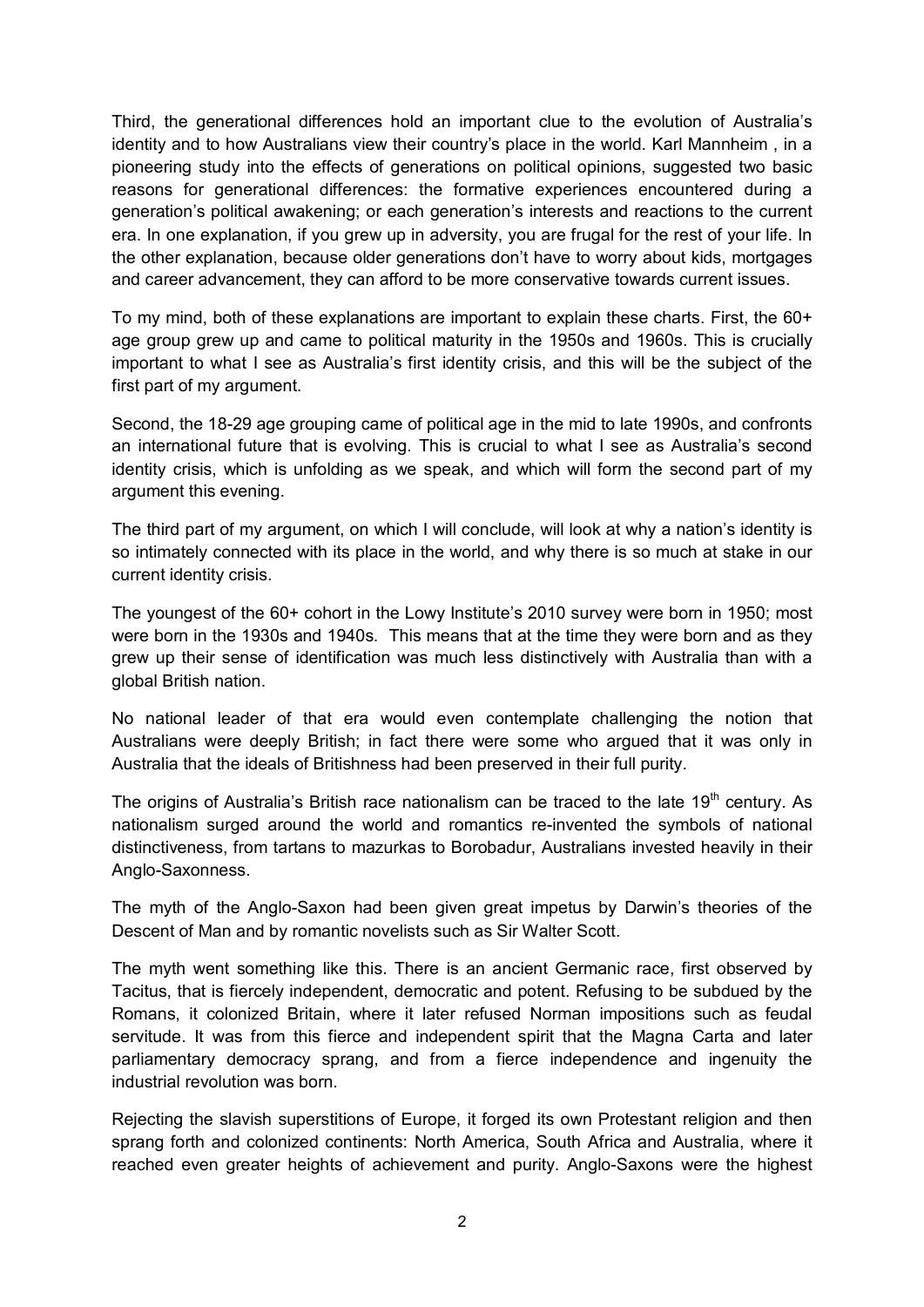stage of human evolution, but still felt threatened by the fecundity and industriousness of Asians.

So Australians of the 1930s, 40s and 50s would still have agreed with Cecil Rhodes who said in the 1890s, "to be born British is to draw first prize in the lottery of life."

But as the 1950s drew on, this world was fraying at the edges.

Anti-colonialism was in full flight, drawing on all of the moral resources provided by humanity's collective repulsion at the holocaust and the new embrace of the concept of universal human rights. The effects of anti-colonialism on Britain were profound, and British leaders and public had to search for a new sense of moral legitimacy as their own sense of national purpose crumbled in front of the anti-colonial movement.

The British backed quickly away from racial theories of solidarity with their white Dominions as quickly as they dropped any notion that their far-flung Empire was the natural expression of a racial order of things. Australians found that their intense identification with Britishness was increasingly one-sided.

The ultimate shock to Australians' sense of their place in the world was Britain's application to join the EEC. Not only did this spell the end to Australia's sense of economic security, symbolically it meant that Britain was turning its back on its Empire and embracing a regional future. This was made all the more poignant by the fact that Britain's original urge to Empire had been a consequence of a Protestant nation turning its back on a Papist Europe.

The result was an intense period of the "new nationalism", which James Curran and Stuart Ward have discussed in a really important recent book. In the 1970s Australia tried to fill the void of its vanished Britishness by creating the civic symbols of a new, homegrown Australian identity.

Everything from Australia's currency and passports, national honours system and holidays, diplomacy and cultural life, national anthem and flag, became the subject of powerful forces of reshaping and redefinition.

And yet there was always something inauthentic and contested about these episodes. Most importantly, the earnest attempts to distil the essence of Australia seemed always to be shot down by a laconic cynicism.

Take for example, Secretary of Foreign Affairs Alan Renouf's July 1974 proposal that Australian diplomats should wear a new diplomatic uniform when appearing at formal functions. To quote James Curran, Renouf's foray into the world of couture was no mere flight of fancy. Prototypes were commissioned and fashion parades held – albeit for internal department consumption only.

The suits were in the Mao Nehru style, single breasted and with high choker collars that were embroidered with golden springs of wattle. They would be in navy blue for those serving at posts in colder climates and white for those in the tropics.

Renouf spent taxpayers' money on this because Australian diplomats had, he said, become pale imitations of the Americans and British on the world stage, and because he felt that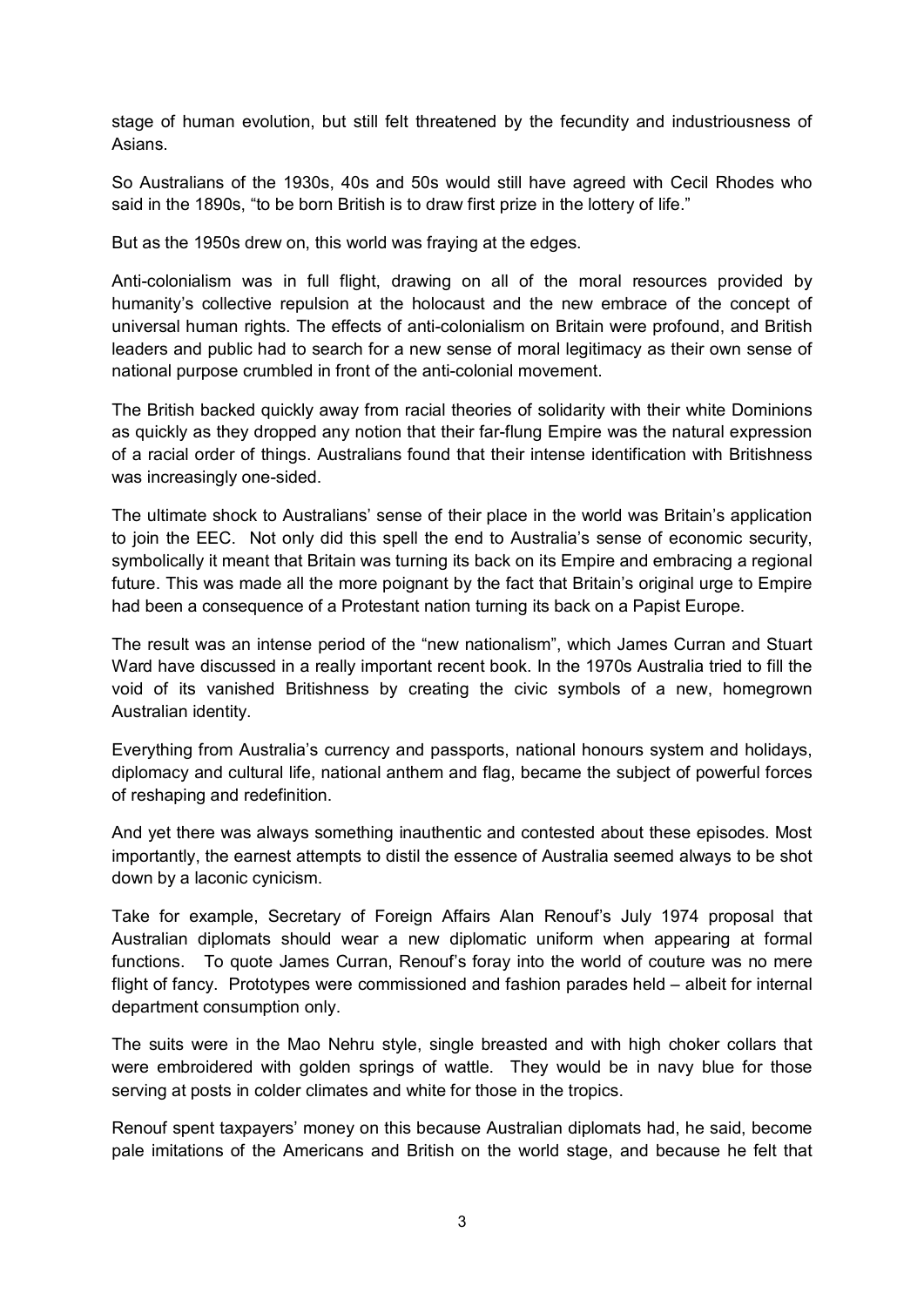Australian representatives should "stand out from the envoys of other nations at official functions".

The proposal was greeted with a shower of scorn and sarcasm. The *Sydney Morning Herald* likened it to the sartorial catastrophes that adorned Australian sporting teams abroad. The *Herald* did not dispute that Australian diplomats should seek to stand out but added that they would not do so "by making sartorial arses of themselves as if to say, look, I am an Australian".

Other commentators ran riot. *The Bulletin's* David McNicol was sure that the idea would be rejected by the Minister, but he wondered what might come in its place. Would there be an instruction to Ambassadors, he wondered, that they must greet arriving guests with the cry of co-ee, serve fried witchy grubs as savories at all receptions and arrange a didgeridoo recital as standard embassy entertainment.

In *The Australian* another columnist took great pleasure in proposing his own style of dinky di dressing, in which diplomats would be issued with barbecue aprons that would be covered in witty remark motifs such as "the hostess with the mostest" or "try my meatballs".

The Renouf rig, as it came to be known, was swiftly laughed off the national stage. The prototype remained on show behind a glass display case in DFAT until the new building was opened in 1997 and it has not been sighted since.

The problem that this and like episodes came up against was that Australians were searching for the symbols of national distinctiveness in an age that had turned away from nationalism as a creed in the shadows of the holocaust and the arms race.

The other dilemma is that we as a nation simultaneously need to stress our belonging with a community beyond our shores – in reaction to our deep feelings of isolation – and to stress our distinctiveness, from the fear that we are seen as a second-hand, second-rate imitation of a more authentic society and culture.

A powerful response in the 1980s and 1990s was to compensate for a sense of Empire belonging with a sense of regional belonging. Australia found an Asian destiny with a sense of messianic purpose. Partly it was a result of the figures: proximity, trade, involvements, immigration, the growth figures of the Asian tigers.

Four key government reports charted Australia's Asian destiny in the 1980s: the Dibb Report recommending a more geographically-focused and independent Defence policy; the FitzGerald Report on immigration and multiculturalism; the Ingleson Report on Asian studies in Australia; and the Garnaut Report on Australia's economic imperatives in enmeshing with a rising Asia. The common theme of each of these reports was that Australia was embarking on a new voyage of self-renewal; that taking our place in the world would require charting a new course in who we were at home.

But Australia's new Asian destination brought new anxieties.

First, there was the fear that Asia's dynamism highlighted Australia's own failings. As the Asian tigers boomed, Australia struggled through two decades of recessions, stagflation and painful reforms. Asia represented an existential challenge: either reform or become the poor white trash of Asia.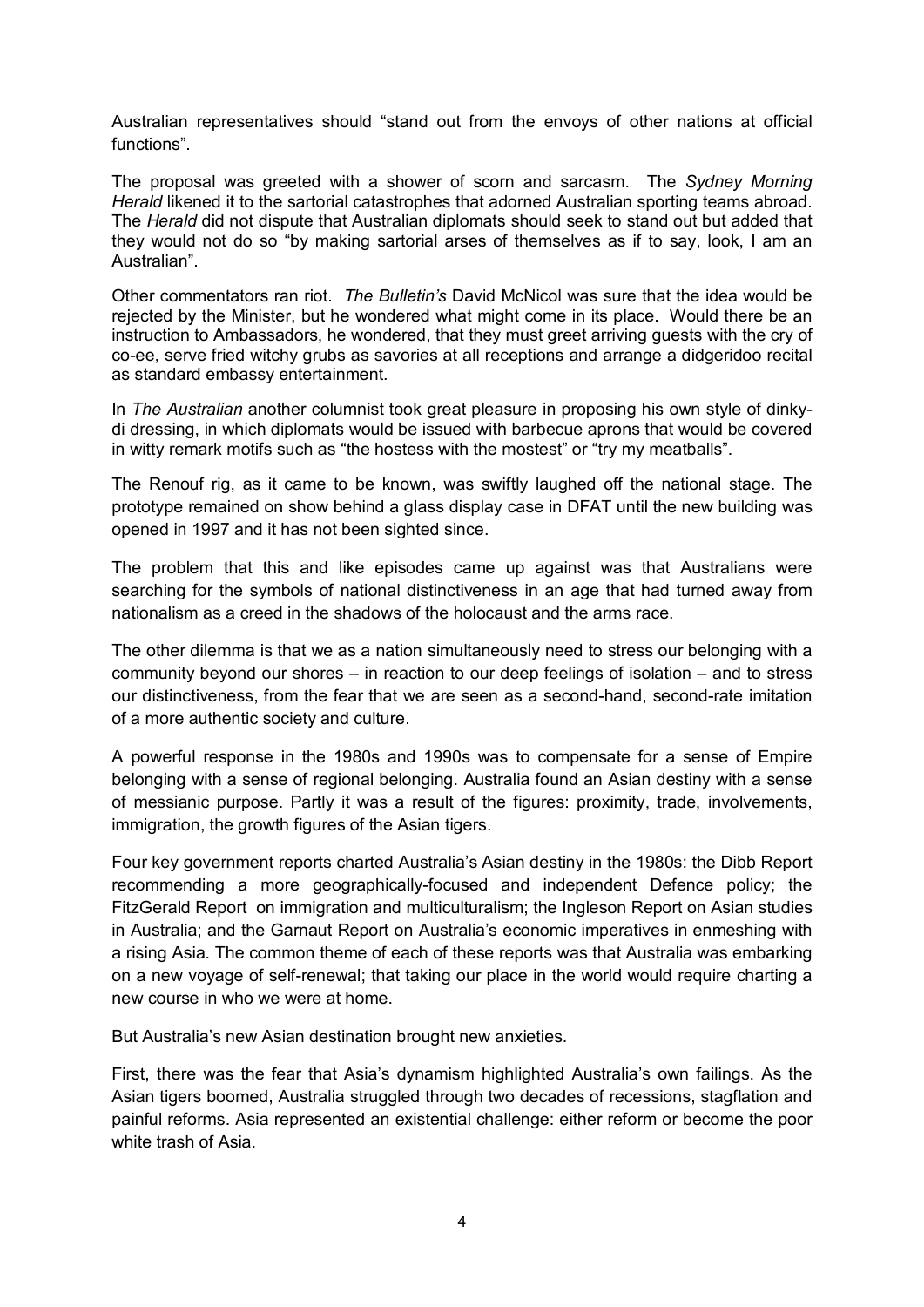Second, there was the threat of exclusion. Asia's successes brought with them a belief among some Asian leaders that their success was based on distinctively Asian values. "Asia" was about cultural continuities, and more importantly, about common differences from the once-dominant Western cultures. Asian countries successes demanded solidarity in the face of Western dominance and jealously; only by standing together could Asian societies forge an independent path. In this discourse, Australians relived the nightmare of being pushed out of the imperial nest 20 years before. The fear of exclusion from Asia drove a powerful urge to enmesh with the region.

The third fear was that as Australia's prosperity became ever more dependent on Asia, it would be forced to choose between this and its dependence on the United States for its security. The answer was to deny there was a choice by asserting that our region was not Asia but the Asia Pacific. While Dr Mahathir could quibble with Australia's claim to be a part of Asia, not even he could argue with its place in the Asia Pacific.

#### **[Cue slide 16]**

And in the 1980s and 1990s the Asia Pacific had a powerful logic. The societies on the rim of the Pacific Ocean had fought the second theatre of the Second World War and the bloodiest conflicts of the Cold War. They had forged the major alliances in the region, and their trade and investment flows underpinned the Asian economic miracle. Australia became perhaps the most enthusiastic advocate of the Asia Pacific as a region: it not only made sense to others, it assuaged our fears about exclusion and being forced to choose.

The Asia Pacific was the answer to our place in the world: a regional insider, an activist, creative middle power given to designing and promoting regional institutions, and a steadfast ally, active in promoting an acceptance of the United States in Asia. Here was a creative solution to the diverging logics of our culture and our location: Australia could be a bridge between East and West.

So there's my interpretation of the results for the 60+ age group. Because they grew up in the heyday of British race patriotism of the 1940s and 1950s, they were even more shocked at the collapse of the worldview that supported that identity. They keenly felt the ambivalence of the new nationalism of the 1970s, and so all the more vigorously embraced a new sense of belonging in the 1980s: the Asia Pacific region. Australia's Asian destiny would be a new odyssey for Australia, a journey in which it would remake itself, reforming its economy, its monocultural makeup and its anachronistic constitutional arrangements.

And so we turn to the 18-29 age group. This cohort was born between 1981 and 1992, and came of age politically between 1995 and 2006.

The first and most obvious explanation for their more ambivalent attitude towards regional membership of any sort, and particularly Asia is the Howard government.

Howard never denied the instrumental importance of Asia to Australia; what he rejected was that Australia's relations with Asia had self-redefining, odyssey-like implications. For Howard, Australia has enduring cultural and values differences with Asian countries, and shouldn't kid itself about the need to or possibility of changing this situation. There are enough complementarities of interests to enable Australia and Asia to interact to the benefit of both sides.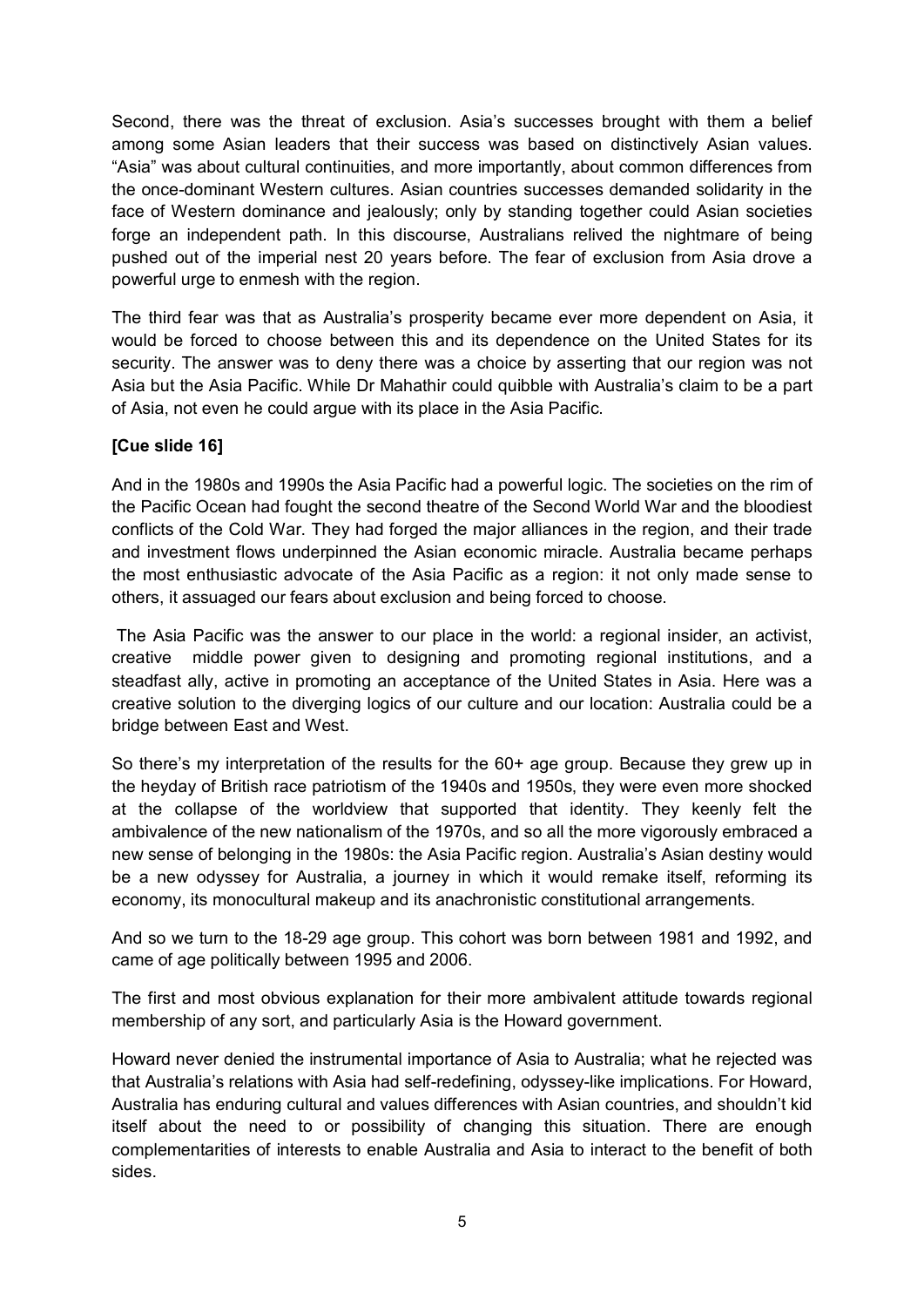The second explanation was that Australia's fears of exclusion gradually waned in the face of the impressive record of non-achievement of Asian and Asia Pacific institutions. The 1990s were a decade of disappointments and waning interest in solidarity and collective action in the Asia Pacific. By the beginning of the new century, Australia was becoming part of a thickening web of preferential trade agreements that defied any exclusive regional membership logic.

Third, the economic fortunes of Australia and the Asian tigers were dramatically reversed at the end of the decade, as our economic continued to grow strongly while Asian countries went into rapid declines. Indeed, the imperative for a while became to assert to financial markets that economically Australia was not part of Asia.

These impressions formed by people now between 18 and 29 years of age gave rise to a greater ambivalence about where Australia fits in the world. But I also think there is a range of contemporary forces, affecting the foreseeable future for this age cohort, that makes it skeptical about Australia's membership of any regional grouping. Without being too dramatic, I think these trends carry the makings of a second identity crisis.

The first of these trends is that Asia is changing shape. This chart shows the merchandise trade between East Asia and the Americas in comparison to East Asia's trade with South and West Asia for the first decade of this century. These lines show in dramatic fashion that the cross-Pacific trade logic that gave such authority to the Asia Pacific concept is being overshadowed by a cross-Asian trade logic.

As my colleagues Anthony Bubalo and Malcolm Cook put it in a recent article, Asia, once divided into vertical columns linked more vitally to the outside world than each other, has started to link horizontally, through trade and investment, infrastructure and energy linkages.

These developments mark the waning of the era of the Asia-Pacific and the dawning of a new, Indo-Pacific era. Indo-Pacific trade is dwarfing Asia-Pacific trade. New, Indo-Pacific alignments – between Japan and India, India and Vietnam, China and Saudi Arabia, the United States and India – are assuming a strategic significance on par with the San Francisco system of Asia Pacific alliances.

Asia Pacific institutions, such as APEC and the ASEAN Regional Forum, are relied on for less and less, while Indo-Pacific institutions such as the East Asian Summit and the Asian Caucus of the G20 are invested with high expectations.

It would be a mistake to misread or underplay the significance of these developments for Australia's sense of its place in the world. The Asia Pacific has been our talisman for close to 40 years. In it is invested our sense of belonging, our geopolitical security blanket, after the waning of the British Empire.

The Indo-Pacific era challenges Australia's place in the world in several ways.

The first is by bringing the fulcrum of world politics much closer to our shores. We have always lived in a world where the main arenas of competition and alignment were in the north Atlantic and north Pacific. But now, as the vital sinews of trade, investment, energy and security grow around Asia's eastern and southern coasts, the main arena of power competition will move towards our own hemisphere and longitudes.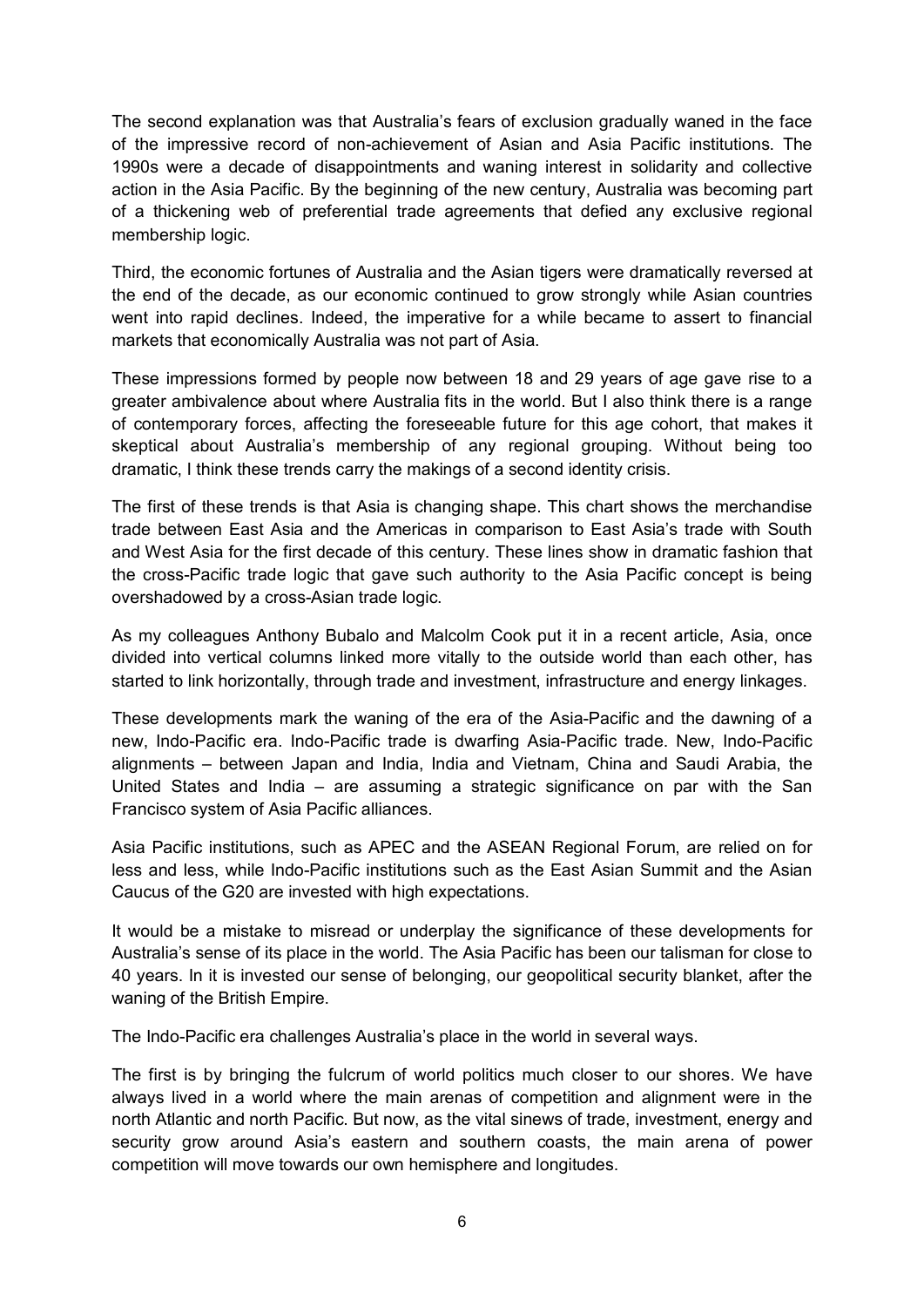The second is by resurrecting the tension between our alliance with the United States and our trade dependence on Asia. This dilemma has been sharpened within the last year as China has become our major trading partner. We are now in the same situation as Japan, South Korea and Taiwan – all of whose major trading partner is their ally's main strategic competitor.

The third is by challenging Australia to develop a continental foreign policy. We are the only continental nation without a continental foreign policy tradition. The United States, Canada, China, and to a lesser extent Russia, each balance the perspective on the world developed by their eastern provinces with the perspective of their western provinces.

Here in Australia, where over 90% of our population has always lived along our Pacific coast, our view of the world has always been a lopsidedly Pacific perspective. The Indo Pacific era will challenge us to develop a vibrant west coast foreign policy tradition to inform and balance this Pacific perspective. A west coast perspective will need to think afresh about Australia's interests in South and West Asia, and how best to protect and advance these interests.

But perhaps the most profound challenge will be the need to rethink ourselves and our sense of where we fit in the world and what we bring to the world.

We have come to a stage in our history in which our both our civilizational and our geographical moorings no longer locate us. The decline in the significance of our civilizational moorings began with the unraveling of the British Empire and its justifications. They were salvaged for a few decades by a new values-based identification, the West.

But the meaning of the West is also eroding in the face of the power shifts we are seeing. The West's liberal democratic, free market creed is no longer a rallying cry in a world where communism is dead and societies experiment with different mixes of market and command economics and liberal and authoritarian politics. The West's self-confidence in its developmental and governance template has been badly shaken by the North Atlantic Financial Crisis and the deep malaise of governments in the face of high sovereign debt and resurgent financial sectors.

It's hard to be passionate about a set of values when the main target of your opposition strides from strength to strength, and is your main lifeline of economic vitality…

… and when the main exemplars of your values are increasingly an ineffectual, disputatious rabble.

And our sense of geography no longer locates us. The "Asia" that Dibb, FitzGerald, Ingleson and Garnaut wrote about 25 years ago was internally diverse, but had a basic coherence.

It was East Asia – ASEAN, Japan, greater China and Korea – a vertical belt of countries that had been strongly influenced by Chinese civilization and colonized by the Japanese, and that had remarkable similarities in terms of governance and development models. Unlike in Britain, "Asian" in Australia has always meant East Asia.

But that Asia is vanishing. The attributes that once distinguished it from the rest of the continent – the outstanding economic success, the stability of developmental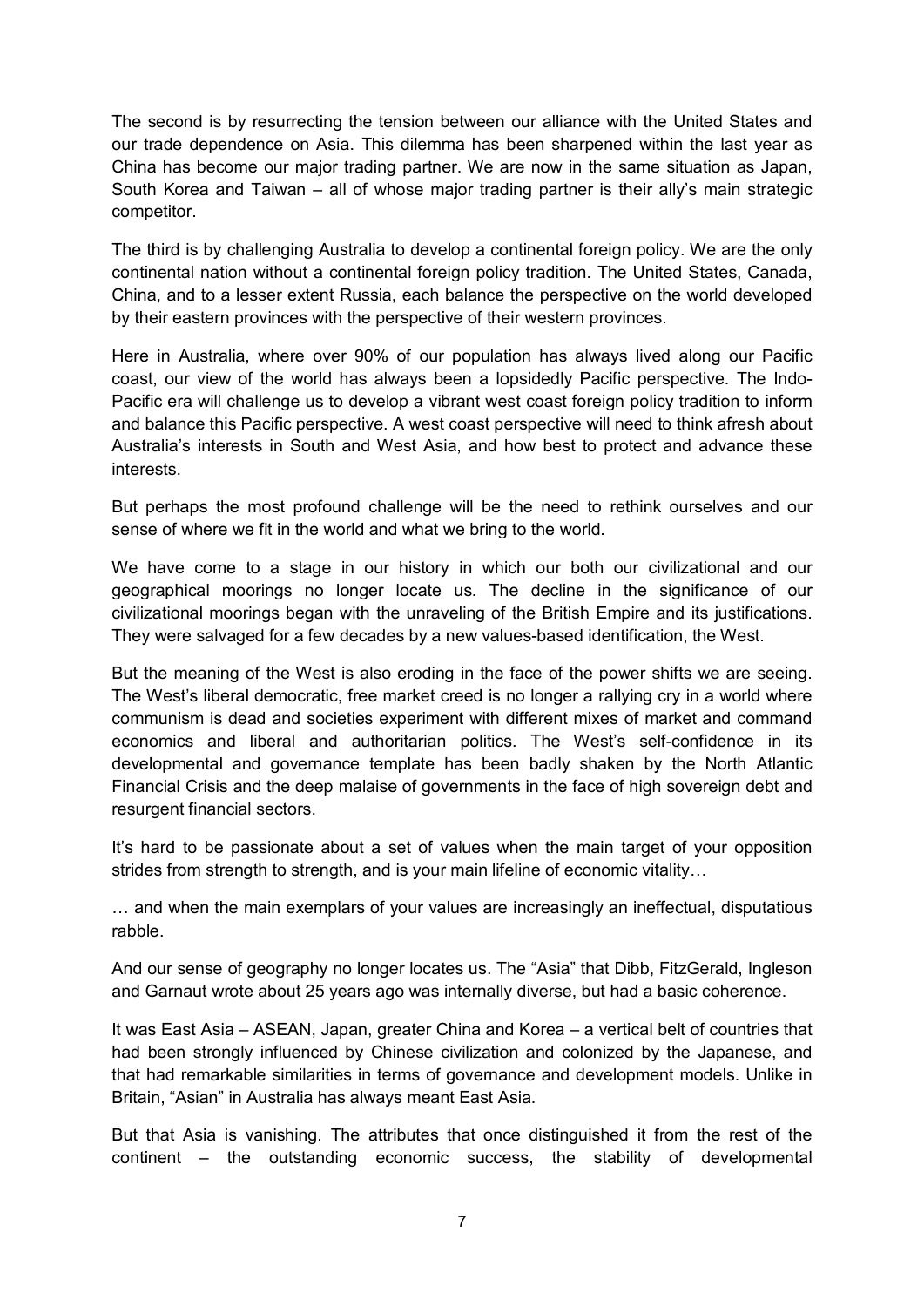authoritarianism, the trade, investment and security linkages with the Pacific that far outweighed those with the rest of Asia – have waned.

The Asian economic miracle has now spread to South Asia and perhaps West Asia, chaotic democracy and quasi-democracy have emerged, and trans-Asian linkages are growing faster than trans-Pacific linkages.

The project of Asian engagement for Australia consequently has less and less meaning. We no longer fear exclusion because the chances of a coherent, effective exclusive Asian regional bloc forming have receded. We now have as many trade agreements with Asian countries as they have with each other.

And as Asia becomes more plurilateral and diverse, Asians who once denied Australia was an Asian country have begun to factor Australia into "regional" considerations as a matter of habit. Arguably people who came of age in the past decade have watched these shifts and contemplate their implications in the future, and are less anxious about a regional membership that is increasingly meaningless.

But this does not by any means solve the challenge of our identity or our place in the world. This is an uncertain and fluid world we are entering, in which we will no longer be able to depend on a single powerful protector and a set of institutions sponsored by that protector.

I think we are on the verge of a new phase of national identity debate, a debate that is stimulated by the deep geopolitical shifts in the world around us, as our last phase was. I believe strongly that the two are linked – that our sense of our values and who we are at home must arise from, and be informed by, our sense of our place in the world. A purely value-free pragmatic foreign policy is a route to disaster. A country that stands for nothing will fall for anything.

This phase of self-questioning will be different from the last. The civic symbols that were central to the new nationalism of the 1970s are now established and accepted. Even the unresolved issues, the republic and the flag, aren't burning causes in this country.

Nor will it be much about nationalism.

The anxious musings of Australia's elites about our sense of identity has been replaced by a confident, emotional nationalism, particularly among a younger generation. When I was going to music festivals, no one would be seen dead wearing and Australian flag. Now it's as de rigeur as tattoos and face piercings.

I think our new phase of self-questioning will be about civic values, about what we stand for and what we won't stand for at home and overseas.

It will be about the value we place on our prosperity in a world in which our biggest customer may not like our freedoms; in a world in which our per capita rates of carbon emissions stand out for all to see; in a world in which some of our closest neighbours sink deeper and deeper into abject poverty and chaos.

It will be about how we choose to exploit the resources that we have in abundance and the rest of the world wants, and about our willingness to take responsibility for the consequences of how those resources are used.